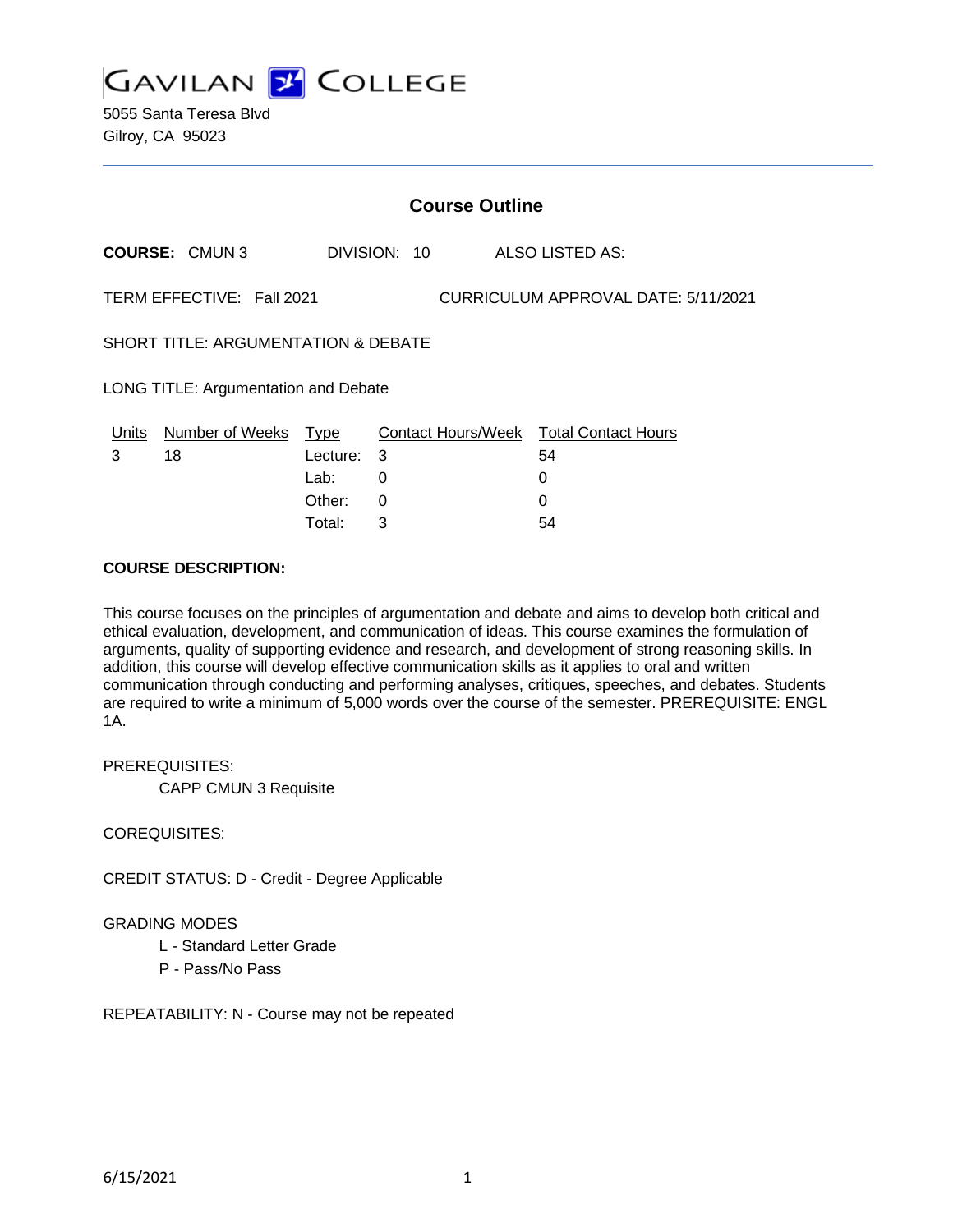SCHEDULE TYPES:

- 02 Lecture and/or discussion
- 05 Hybrid
- 71 Dist. Ed Internet Simultaneous
- 72 Dist. Ed Internet Delayed

# **STUDENT LEARNING OUTCOMES:**

By the end of this course, a student should:

1. Develop research skills that allow for critical evaluation of sources and evidence.

2. Identify, distinguish, and evaluate different forms of reasoning, including faulty reasoning, as well as develop guidelines for assessing ethical arguments.

3. Develop skills to listen, analyze, and productively criticize ideas, especially through the process of debate.

4. Foster the use of critical thinking in oral and written communication.

# **CONTENT, STUDENT PERFORMANCE OBJECTIVES, OUT-OF-CLASS ASSIGNMENTS**

Curriculum Approval Date: 5/11/2021

(5 hours)

Topic/Content: Introduction and Course Overview / Intro to Critical Thinking, Argumentation, and Decision Making. Students will get acquainted with the course and one another. Community building exercises will take place. Students will be introduced to the characteristics of critical thinking, argumentation, and principles of decision-making in various contexts. Contexts include individuals and group decision-making, informal and formal debate, persuasion versus coercion, and students will start to consider the ethics of decision-making.

Student Performance Objectives: Students should be able to define critical thinking, decision-making, and argumentation as well as recognize strategies used in various contexts to apply these three core concepts. Week one is designed to frame the course and all course SLOs.

## (5 hours)

Topic/Content: Communication, Ethics, and Cultural Considerations in Arguments. Students will be introduced to communication strategies used in persuasive arguments. Students will be introduced to the rhetorical triangle (audience, purpose, voice) and rhetorical appeals (ethos, pathos, logos). These strategies will be analyzed by watching speakers and discussing what rhetorical techniques are being used, how they influence their audience, and discuss the difference between ethical persuasive techniques and coercion/manipulation. Ethics will then be defined as well as different 'levels of operation - (metaethics, normative ethics, and applied ethics). Students will be encouraged to identify their own ethical preferences. Using Hofstede's Cultural Dimensions, cultural considerations will be introduced as well as discussions about how knowledge is generated, how truth is evaluated, perceived, and disseminated in different cultures.

Student Performance Objectives: Students should be able to identify various rhetorical techniques used by speakers/writers, as well as the ethical implications of such strategies. Students should also be able to name several ethical paradigms and identify their own personal ethical stance. Lastly, students should be able to discuss the ways culture influences how knowledge is evaluated and disseminated in different cultures. Primary focus are SLOs 2 and 4.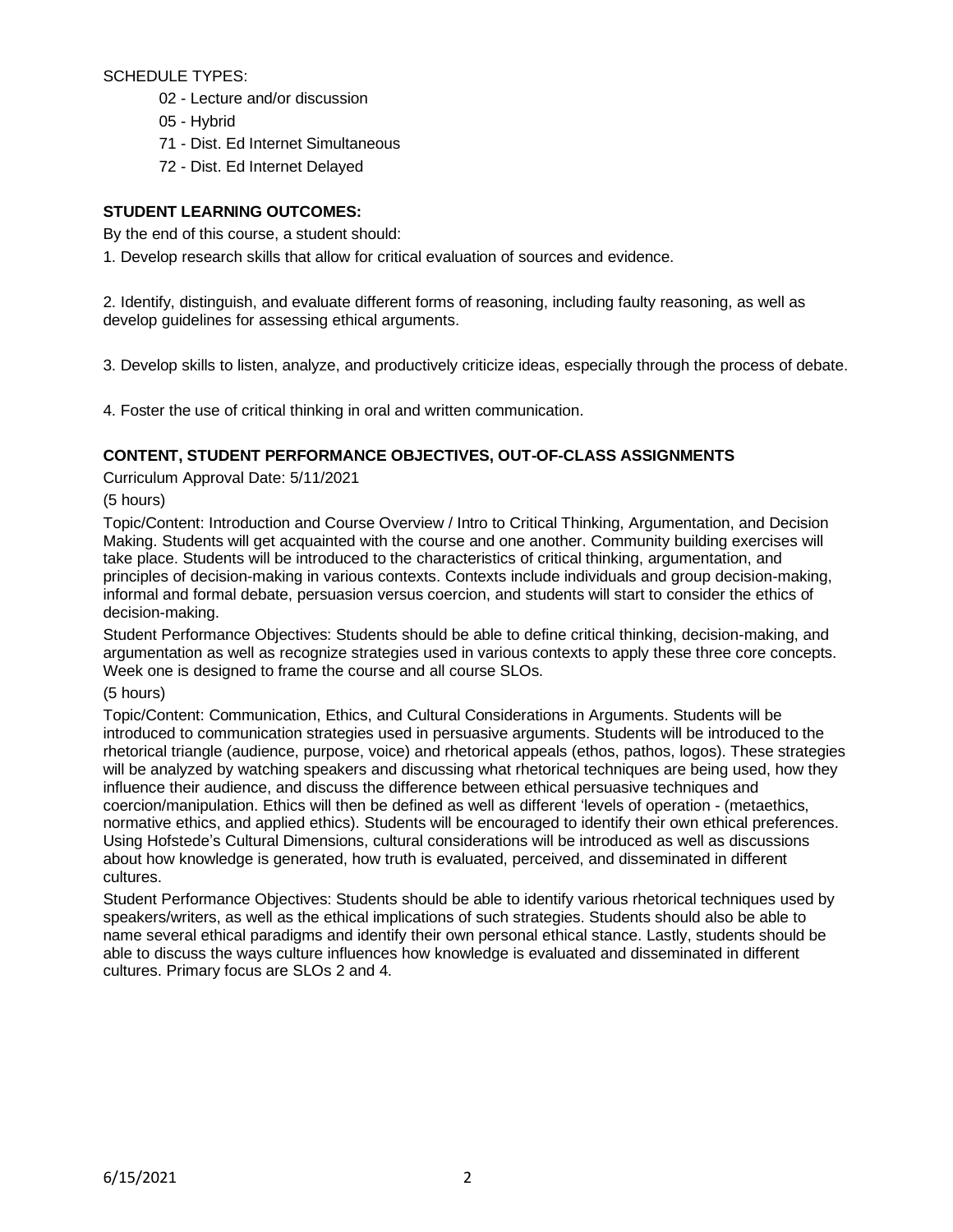# (3 hours)

Topic/Content: Introduction to Debate. Students will be introduced to formal debate -the fundamental characteristics of debate (resolution, affirmative/negative arguments, how debates are won, etc.), debate styles (Policy, Parliamentary, Lincoln Douglas, Public Forum), and ethical standards for debaters. Students will also be introduced to the history of speech and debate. Key influencers such as the sophists, Plato, and Aristotle should be introduced in the discussion of history.

Student Performance Objectives: Students should be able to identify and distinguish a variety of debate styles as well as the benefits of learning formalized debate. Students should also understand ethical considerations for debate when it comes to presenting, listening, and responding during a debate as well as the ethics of judging debates. Students should be able to identify the benefits of learning formal debate and how these benefits can be applied to every decision-making. Content begins to introduce SLOs 2-4.

### (9 hours)

Topic/Content: Foundations of Argument. Toulmin's Model will be introduced as the -foundation of any argument. - Toulmin's includes the following elements: claims, grounds, warrants, backing, modal qualifications, and rebuttals. A key part of foundations of argument rely on the ability to understand various forms of reasoning. Students should be introduced to the main forms of reasoning (deductive and inductive), various types of reasoning (syllogisms, analogies, and causal reasoning), and discuss how arguments can be evaluated as sound and valid. Faulty reasoning will be introduced by discussing popular fallacies, how to identify fallacies in arguments, and how to formulate arguments that are free from errors in logic. This content area will end with in-class presentations that reveal fallacies in everyday arguments (news clips, movies, TV shows, etc.).

Student Performance Objectives: Students should be able to name the six elements of Toulmin's Model. They should also be able to distinguish arguments that are well reasoned (valid/sound), identify what form of reasoning is being used (inductive/deductive), and identity faulty arguments (fallacies). Primary focus are SLOs 2 and 3.

### (3 hours)

Topic/Content: Debate propositions. Students will be introduced to -the debate proposition - (the statement/central issue that will be debated). Students will be introduced to what a proposition is, types of debate propositions (fact, value, policy, quasi policy), as well as the burden of proof and burden of refutation when debating. Students will learn about the importance of defining terms that are included in a proposition to set the stage for a successful debate. Criteria will be given regarding how to understand if term definitions are appropriate (i.e. definitions should be common, derived from appropriate fields, must fit the context of the original proposition, etc.). Depending on the main type of debate an instructor chooses to teach in their class, other parameters regarding propositions should be discussed, such as stock issues, harm, inherency, and solvency.

Student Performance Objectives: Students should be able to formulate a proposition of fact, value, and policy. Students should also be able to identify what terms in a proposition should be defined as well as the criteria to properly define terms and set parameters for a debate.

## (5 hours)

Topic/Content: Gathering and Using Evidence. Students will be introduced to the difference between sources (where you get the information from -website, book, journal article, etc.) and supporting materials (definition, testimony, statistic, fact, etc.). Credibility of evidence will be introduced'is the source current, derived from an appropriate authority figure, is the evidence clear, substantial, and unbiased. If possible, the instructor should invite the library liaison to give a presentation on how to locate and use Gavilan resources for credible research. If this is not available, teachers should be able to walk students through these resources in class.

Evidence will also be discussed regarding how the audience will interpret and accept this evidence. Considerations such as audience beliefs, audience motives, level of understanding, and audience norms will be discussed. Lastly, students will learn how to organize research in a debate case brief so information can be presented in an organized, clear fashion.

Student Performance Objectives: Students should feel confident gathering, evaluating, and organizing credible evidence. Primary focus are SLOs 1 and 4.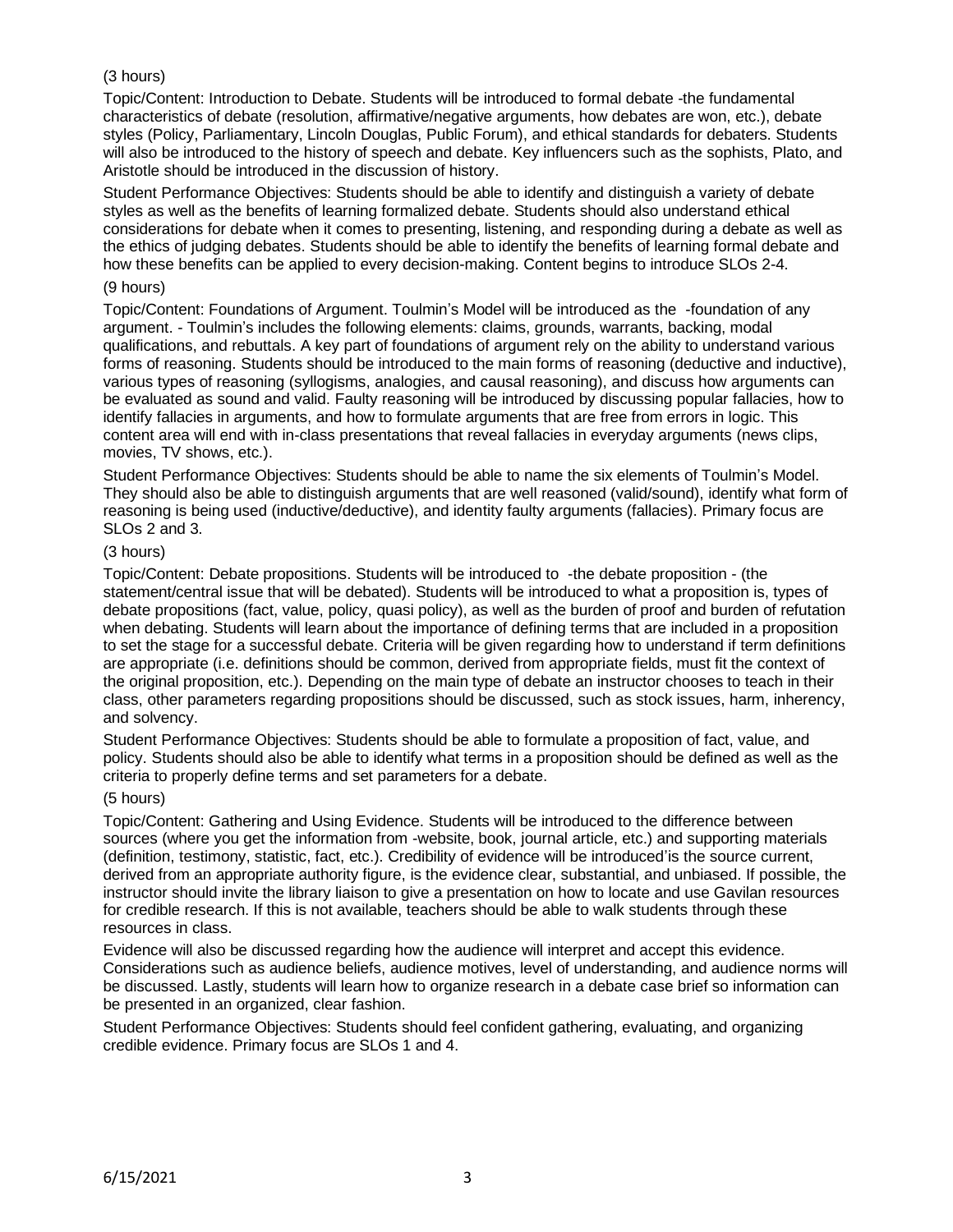# (3 hours)

Topic/Content: Arguing for/Against a Proposition. Students will learn how to build case briefs/arguments for and against a proposition as it relates to the instructor's chosen style of debate (policy, public forum, parli, etc.). Specific emphasis should be focused on how the objectives of the affirmative and negative arguments vary as well as what components belong in a case brief (i.e. agency, mandates, enforcement, etc.). The components taught should align with the first major debate style students will be assigned (it's recommended to teach policy style case construction).

Student Performance Objectives: Students should understand what components belong in an affirmative and negative case brief and how these components will change depending on what style of debate they are using. The goals and objectives of affirmative and negative case brief writing should be clear. Primary focus are SLOs 3 and 4.

### (3 hours)

Topic/Content: Cross Examination / Refutation. The purpose and strategies for Cross Examination will be introduced. Cross Examination is used to: clarify arguments, expose flaws in their opponent's arguments, set up strategies, and build credibility. Guidelines for Cross Examination will be discussed such as how to phrase questions, what type of questions to avoid, and the importance of Cross Examination as a means to strengthen someone's ability to win a debate. The role of the questioner and respondent are both explored.

The purpose and strategies for Refutation will be introduced. Refutation is used to refute arguments your opponents have made and thus, weaken their argument(s). Four Step Refutation will be introduced as a means of responding to arguments (restate, refute, support, conclude). Guidelines for Refutation will be established, such as what arguments should be addressed, how to provide an effective counterargument, and what to do if you don't know how to respond to an argument.

Student Performance Objectives: Students should be able to distinguish between Cross Examination and Refutation, as well as the purpose and strategies used to accomplish both. Primary focus are SLOs 3 and 4.

# (3 hours)

Topic/Content: Critical Listening, Flowing, and Evaluating Debates. Students will be introduced to how to listen to and track arguments in a debate (flow/flowing). Students will watch a full-length debate and practice flowing the arguments presented by both teams. Students will also be introduced to the role of a debate judge and how teams are chosen to win or lose a debate. The ethics of listening and judging will be discussed. Students will also learn how to complete a debate ballot.

Student Performance Objectives: Students should be able to set-up and utilize a flow for the length of a full debate. Students should understand the role of a judge and how to complete a debate ballot. Primary focus are SLOs 3 and 4.

## (6 hours)

Topic/Content: Students will participate in a -workshop - where they will finalize, rehearse, and debate their partner to strengthen their case briefs for their first, full length debate. Students will then, in a team, participate in a full-length (roughly 25 minute) debate against another team. Audience members are required to flow the debates they watch and submit judging ballots to determine the team who won the debate. It is suggested that students use Policy style debate.

Student Performance Objectives: Students should be close to or able to execute SLOs 1-4.

#### (3 hours)

Topic/Content: Introduction to Second Debate Style and Presentation Skills. As students prepare for their second and final full-length debate, the instructor should introduce them to the structure and style of their final debate (i.e. if Policy was their first debate style, they could be introduced to Public Forum, Lincoln Douglas, Value, etc.). After introducing students to their final debate style, presentation skills will be discussed. Students should know how to present debate cases with confidence and navigate impromptu speeches - such as Cross Examination and Refutation with confidence. Both vocal and physical delivery skills will be addressed.

Student Performance Objectives: Students should be able to name and identify the components of their last style of debate taught. Students should continue building confidence when presenting arguments/debates.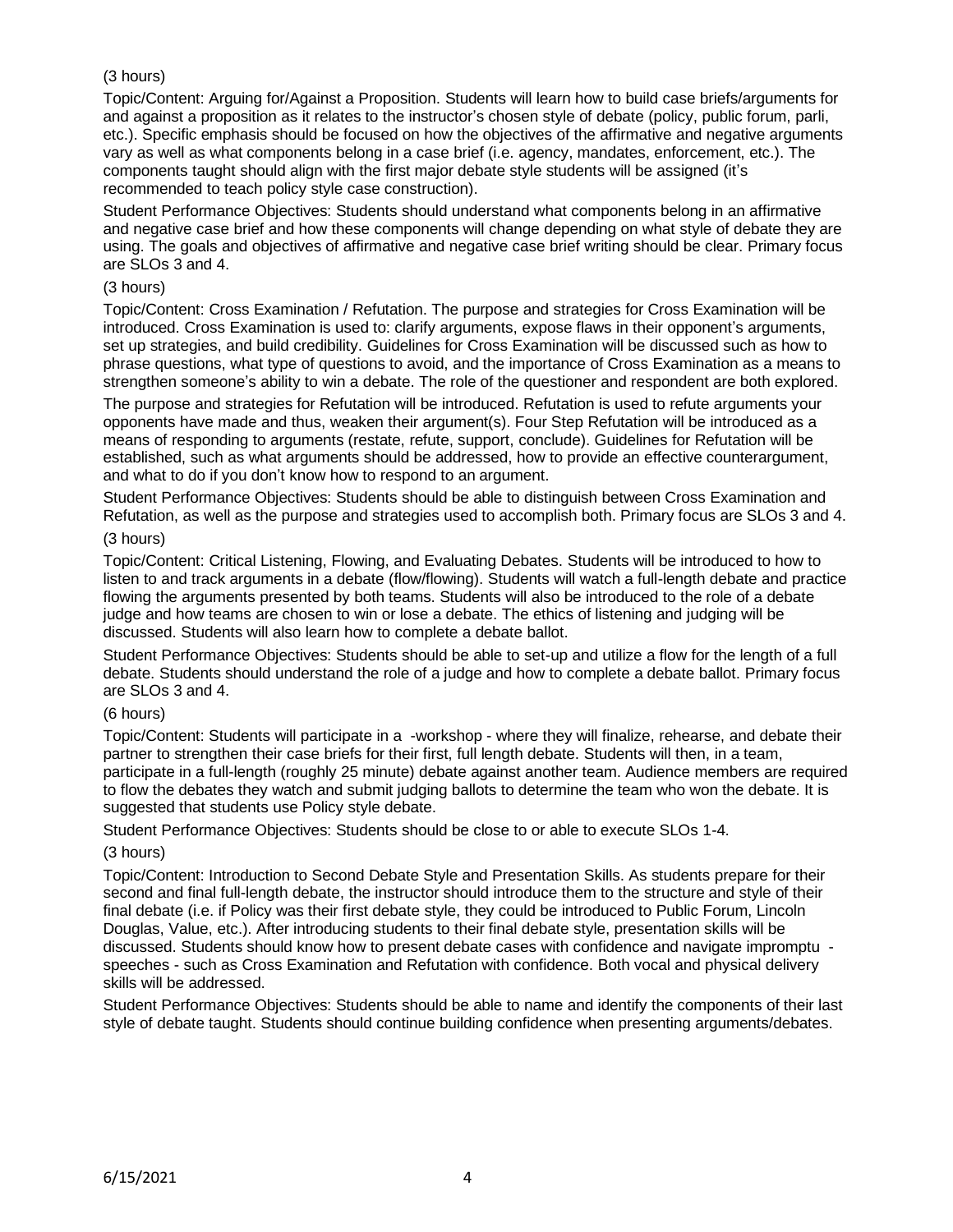## (6 hours)

Topic/Content: Students will participate in a -workshop - where they finalize, rehearse, and debate their partner to strengthen their case briefs for their final debate. Students will then, in a team, participate in a fulllength (roughly 25 minute) debate against another team. Audience members are required to flow the debates they watch and submit judging ballots to determine the team who won the debate. It is suggested that students use Public Forum style debate (must be different than the first full debate assigned earlier in the semester).

Student Performance Objectives: Upon completion of their last debate, students should be able to execute SLOs 1-4.

# **METHODS OF INSTRUCTION:**

Lecture Collaborative learning / Guided practice Discussions Use of multimedia

## **OUT OF CLASS ASSIGNMENTS:**

Required Outside Hours: 12

### Assignment Description:

Rhetorical Analysis-- Students will select a speaker of their choice and a specific speech delivered by this speaker. Then, students will then conduct a rhetorical analysis to discuss the techniques (rhetorical triangle, devices, ethos/pathos/logos, etc.) used by the speaker to persuade the audience. Students will conclude by discussing the impact of effective and/or poorly utilized rhetorical techniques. This assignment needs to meet a minimum word count and research requirement.

Required Outside Hours: 10

#### Assignment Description:

Value Editorial -Students will write an editorial that includes a value proposition of their choosing. Students must be able to defend their value proposition clearly and credibly. Students will -publish - their editorial on a discussion board and then are asked to respond to two peer editorial. This assignment needs to meet a minimum word count and research requirement.

Required Outside Hours: 12

#### Assignment Description:

Argument Analysis -Students will (solo or in a team of two) select a media clip of their choosing (movie/TV clip, commercial, newsclip, etc.) that contains a poorly constructed argument. Students will present a short analysis showing the clip and detailing the errors in logic that were made in the clip (fallacies, lack of credible research, etc.). The presentation will end with best practices for spotting and/or avoiding being persuaded by faulty arguments.

#### Required Outside Hours: 42

#### Assignment Description:

Homework, Readings, and Out-of-Class Assessments- Students will complete several mini-assignments at home to enhance their skills. In addition to homework, students will be assigned roughly 16 chapters of reading and additional supplemental readings and multimedia files to view. Students will also study for and complete assessments (quizzes) outside of class.

#### Required Outside Hours: 32

#### Assignment Description:

Debate Case Briefs & Partner Prep for Debates - Students will participate in two full length debates. Beforehand, students will be partnered with a teammate and will prepare an affirmative and negative case brief of a specific resolution. Case briefs need to meet a minimum word count and research requirement. Students will complete this process twice for each formal debate. Students also need to rehearse and strengthen their cases to prepare for in-class delivery of their ideas.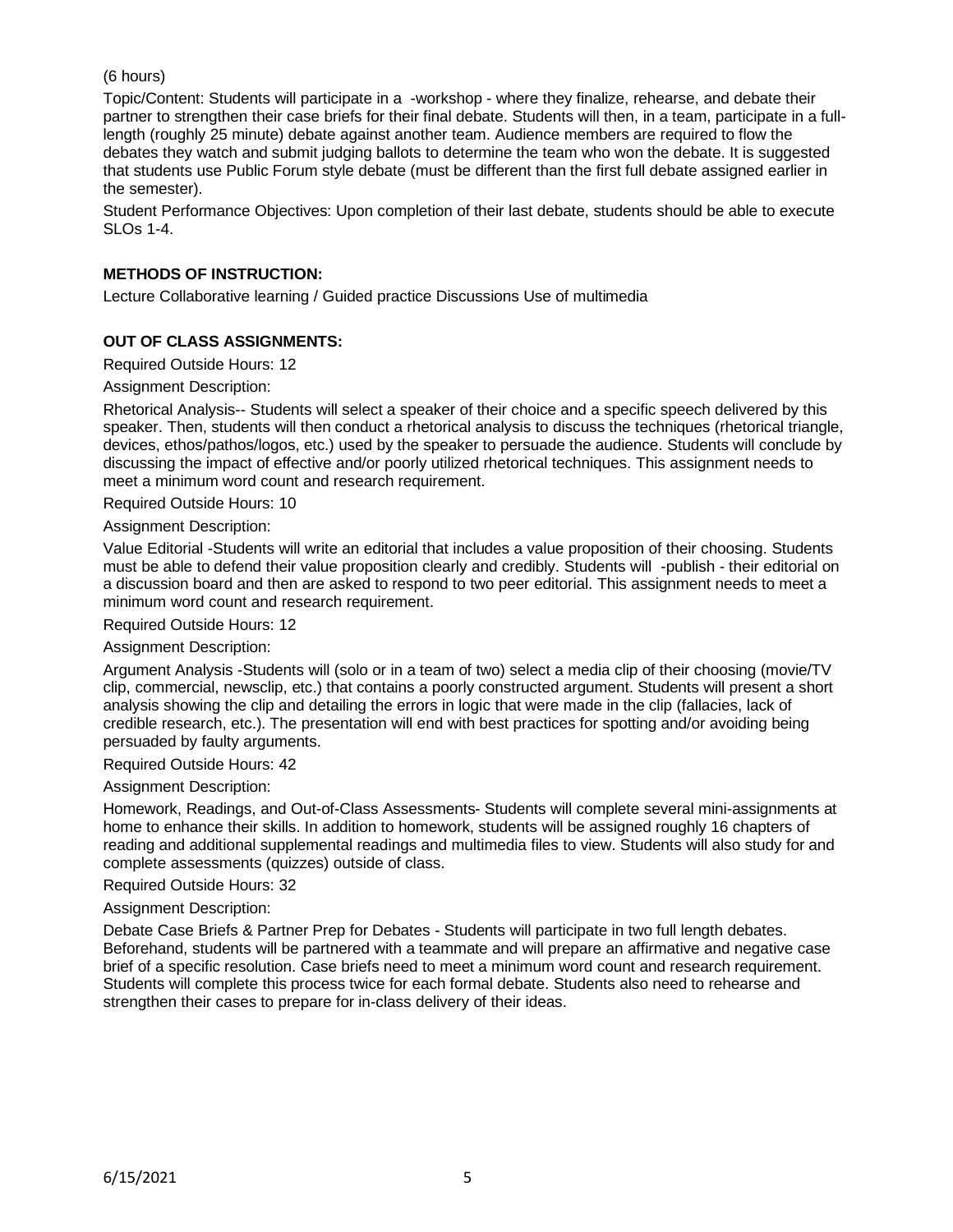# **METHODS OF EVALUATION:**

Writing assignments

Percent of total grade: 35.00 %

Writing Assignments (required 5,000 word minimum over the course of the semester). Writing Assignments will occur in the form of analyses, case briefs, essays, homework, etc.

Skill demonstrations

Percent of total grade: 35.00 %

Skill Demonstrations-- Oral Presentations (speeches/debates)

Objective examinations

Percent of total grade: 15.00 %

Examinations-- Students will take a combination of assessments per the instructor's choosing (quizzes and/or tests). Assessments will consist of a variety of assessment methods such as multiple choice, true/false, matching, multiple answer questions, and short responses.

Other methods of evaluation

Percent of total grade: 15.00 %

Participation-- Students will participate in frequent class activities to build skills, particularly to help prepare skills that are needed to complete major assignments (and meet SLOs). Class participation consists of silent writing activities, analyses, discussions, quickfire debates, impromptu speeches, peer critiques, etc.

### **REPRESENTATIVE TEXTBOOKS:**

Judith Boss. THiNK: Critical thinking and logic skills for everyday life.. New York, NY: McGraw Hill,2021.

Or other appropriate college level text.

ISBN: 1260805190

Reading Level of Text, Grade: 13 Verified by: Kelly Alviso

#### **Recommended Other Texts and Materials**

Freeley, A.J. & Steinberg, D.L. (2014). Argumentation and debate. (13th ed.). Wadsworth Cengage Learning.

Inch, E.S. & Tudor, K.H. (2014). Critical thinking and communication: The use of reason in argument. (7th ed.). Pearson.